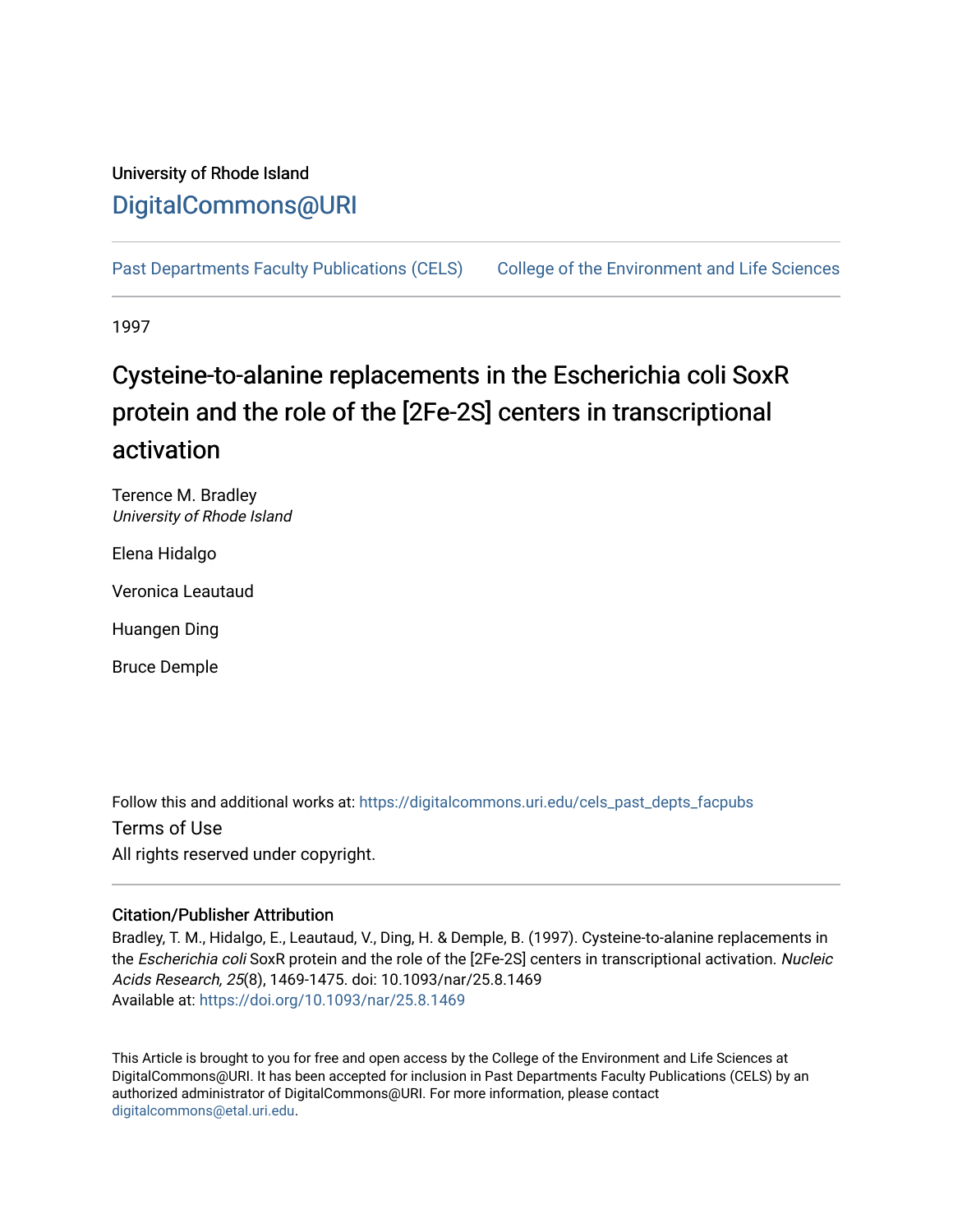## **Cysteine-to-alanine replacements in the Escherichia coli SoxR protein and the role of the [2Fe-2S] centers in transcriptional activation**

**Terence M. Bradley<sup>+</sup>, Elena Hidalgo, Veronica Leautaud, Huangen Ding and Bruce Demple\***

Department of Molecular and Cellular Toxicology, Harvard School of Public Health, 665 Huntington Avenue, Boston, MA 02115, USA

Received February 13, 1997; Accepted March 4, 1997

#### **ABSTRACT**

**The Escherichia coli soxRS regulon activates oxidative stressandantibioticresistancegenesintwotranscriptionalstages. SoxR protein becomesactivated in cells exposed to excesssuperoxide or nitric oxideand then stimulates transcription of the soxS gene, whose product in turn activates 10 regulon promoters. PurifiedSoxR proteinisahomodimercontainingapair of [2Fe-2S] centers essential for soxS transcription in vitro. The [2Fe-2S] centers are thought to be anchored by a C-terminal cluster of four cysteine residues in SoxR. Here we analyze mutant SoxR derivatives with individual cysteines replaced by alanine residues (CysAla). The mutant proteins in cell-free extracts bound the soxS promoter with wild-type affinity, but upon purification lacked Fe or detectable transcriptional activity for soxS in vitro. Electron paramagnetic resonance measurementsin vivo indicated that the CysAla proteins lacked the [2Fe-2S] centers seen for wild-type SoxR. The CysAla mutant proteins failed to activate soxS expression in vivo inresponseto paraquat,asuperoxide- generating agent. However, when expressed to 5% of the cell protein, the CysAla derivatives increased basalsoxS transcription 2–4-fold. Overexpression of the Cys119Ala mutant protein strongly interfered with soxS activation by wild-type SoxR in response to paraquat. These studies demonstrate the essential role of the[2Fe-2S]centersfor SoxR activationin vivo; the datamayalso indicate oxidant-independentmechanisms of transcriptional activation by SoxR.**

#### **INTRODUCTION**

Bacteria regulate many genes in response to imbalances in the production and disposal of reactive oxygen species; such conditions are often called 'oxidative stress' (1). In *Escherichia coli*, a set of <12 dispersed promoters under the control of the *soxRS*locusis activatedwhen cells areexposed tosublethallevels of compounds, such as paraquat  $(PQ)$   $(2,3)$ , which generate intracellular superoxide, or to nitric oxide (4,5). This *soxRS*

reguloncontrolsantioxidantfunctions[e.g.superoxidedismutase or glucose-6-phosphate dehydrogenase (1)], repair of oxidative DNA damage [endonuclease IV (1)] and antibiotic resistance genes [*micF* (6) or *acrAB* (7)]. The *soxRS* system may also provide resistance to the toxicity of organic solvents and some heavy metals (8). The *soxRS* regulon is switched on in two transcriptional stages: existing SoxR protein is activated by an intracellular redox signal and triggers transcription of the *soxS*  gene; the resulting SoxS protein binds and activates transcription from the various regulon promoters (1).

SoxR protein is the master regulator of the *soxRS* response (9,10).SoxR *in vitro* binds and strongly stimulates transcription of the *soxS* promoter by the exponential-phase RNA polymerase (RNAP) containing the  $\int_0^{\pi}$  protein (11). The activity of SoxR as a transcription factor is completely dependent on the presence of non-heme iron in the protein  $(11)$ . The metal is present in the active homodimeric SoxR protein as a pair of [2Fe-2S] clusters, which are in the oxidized form when the protein is isolated from cells (12,13). SoxR activity can be regulated either by the assembly and disassembly of its iron–sulfur clusters  $(14,15)$  or by oxidation–reduction of the [2Fe-2S] centers, with the oxidized protein being the transcriptionally active form *in vitro* (16,17). Recent*invivo*experimentssupporttheinterpretationthatreduced SoxR is transcriptionally inactive  $(18)$ .

From the foregoing it is clear that the [2Fe-2S] centers in SoxR are intimatelyinvolved in theprotein'sfunction as a transcription regulator *in vitro*, but their *in vivo* importance has not been validated.Attemptstocontrolironavailabilityarecomplicatedby the essential roles of Fe in other proteins, and by the complex regulation governing the assimilation and storage of this metal (19). Initial spectroscopic analysis indicates that each [2Fe-2S] center in SoxR is anchored by four thiol ligands, which accounts for the four cysteine residues present in each protein monomer (12,13). In this work we have tested the biological role of the [2Fe-2S] centers by mutating the individual cysteine residues of SoxR. These mutations eliminate the activation of SoxR by oxidative stress *in vivo* and prevent the assembly of stable iron–sulfur centersin theprotein, butstill allowasignificantlevel of basal SoxR activity when the mutant proteins are expressed at high levels.

<sup>\*</sup>To whom correspondence should be addressed. Tel: +1 617 432 3462; Fax: +1 617 432 2590; Email: [demple@mbcrr.harvard.edu](mailto:demple@mbcrr.harvard.edu)

<sup>+</sup>Permanent address: Department of Biochemistry, Microbiology and Molecular Genetics, University of Rhode Island, Kingston, RI 02881, USA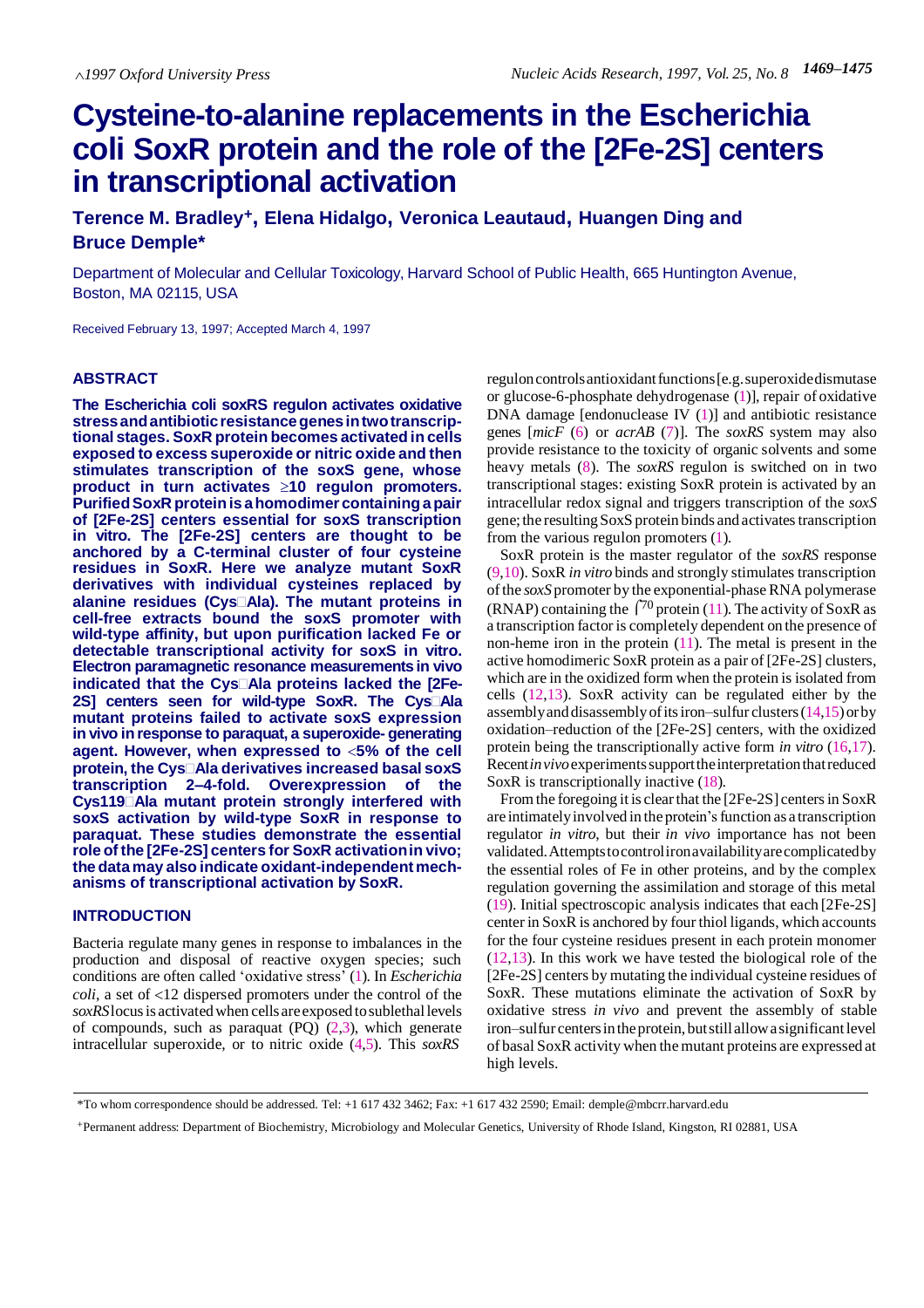#### **MATERIALS AND METHODS**

#### **Strains and plasmids**

This work employed the*E.coli* K-12 strains carrying single copy operon fusions present in lysogenized phage  $\lfloor$ : strain TN521, a derivative of GC4468 (2) but  $\oslash$ *soxRS::zjc2205-kan*  $\big[ \sqrt{(soxR^+)} \]$ *soxS::lacZ*) (20); and strain TN5311, as TN521 except  $\lfloor \sqrt{(\emptyset)} \text{SoxR} \text{ } \text{SoxS2}$ ::lacZ) (20) and containing F2 proAB lacI<sup>q</sup> *lacZ*M15::Tn*10* (21), transferred from XL1-blue (Stratagene, La Jolla, CA) by conjugation. The pBluescript plasmid was from Stratagene and does not contain an inducible promoter for recombinant gene expression. The plasmid pSE380 contains the *lacIq* gene and the *lac* repressor-regulated *trc* promoter for controlled expression of recombinant genes (Invitrogen, San Diego, CA). The plasmid pKEN2 [a generous gift of G. Verdine, Harvard University (11)] contains a *lac*-regulated derivative of the *tac* promoter for controlled expression of recombinant genes but does not contain its own *lacI* gene; expression from pKEN2-derived plasmids is regulated by chromosomal*lacI*.

#### **Construction of cysteine-to-alanine mutations**

Four mutant *soxR* genes, each encoding an alanine residue substituting for a SoxR cysteine (residues 119, 122, 124 and 130), were constructed by using a plasmid containing the *soxRS* locus  $[pBD100; (22)]$  as a template for sequential rounds of polymerase chain reaction (PCR). For the first round of amplification, primers T3 (52-ATTAACCCTCACTAAAG-32) and T7 (52-AATAC-

GACTCACTATAG-3), specific for sequences in the pBluescript KS vector were used together with mutagenic primers converting the cysteine codon (TGT or TGC) to an alanine codon (GCT or GCC; underlined below).

- a) C119A 52-GAACTGGACGGAGCTATTGGTTGTGG-32
- b) C119A 52-CCACAACCAATAGCTCCGTCCAGTTC-32
- c) C122A 52-GATGTATTGGTGCTGCCTGCCTTT-32
- d) C122A 52-AAAGGCAGCCAGCACCAATACATC-32
- e) C124A 52-TGCGCGAAAGGGCGCCACAACCAA-32
- f) C124A 52-TTGGTTGTGGCGCCCTTTCGCGCA-32
- g) C130A 52-CAGTGATGCCCCGTTGCGTA-32
- h) C130A 52-TACGCAACGGGGCATCACTG-32

Overlapping PCR products were generated using the pairs of primers, pBD100 (10 ng) as the template, and 1 U cloned *Pfu*  DNA polymerase (Stratagene) and isolated from the reaction mixtures using a commercially available spin column (Qiagen, Chatsworth, CA). Approximately 10 ng of each pair of overlapping *soxR* fragments were then combined with 50 pmol of the T3 and T7 primers in a 100 [1 reaction mixture. After denaturation and reannealing of the overlapping complementary cysteine coding regions, PCR yielded fragments (728 bp) containing the full-length mutated genes. These were purified and digested with*Eco*RI and *Hin*dIII (New England Biolabs, Beverley, MA), electrophoresed in a 1% agarose gel in Tris-acetate/EDTA buffer (23) and recovered from gel slices using DEAE membranes (Schleicher and Schuell, Keene, NH). The purified fragments were subcloned into *Eco*RI/*Hin*dIII-digested pBluescript and transformed into XL1-Blue cells. Transformants were selected on LB agarplates (21) containing 75 [g/ml ampicillin, 15  $\frac{g}{m}$  tetracycline and the  $LacZ^+$  indicator 5-bromo-4-chloro-3-indolyl- $\mathcal{D}_-$ -galactopyranoside (21). White colonies were selected and analyzed by PCR using the T3 and T7 primers to verify the presence of

full-length  $s\alpha xR$  in the plasmids. Plasmid DNA was purified from positive clones and both strands of the *soxR* inserts completely sequenced by the dideoxy chain termination method  $(23)$ using Sequenase II (US Biochemical) and the following primers: T3, T7, SRKR (52-GGGCAACACGCCAAACGCT-32), SRKF (52-AGC- GTTTGGCGTCTTGCCC-32), E4 (52-GCGCGGATCCCAGC- GGCGATATAAA-32) and E5K (52-GCGCGAGCTCGCTTTCG- TCCCAATGG-3).

The four mutant cysteine sequences were subcloned from the pBluescript vectors into pKEN2, generating the plasmids pKENC119A, pKENC122A, pKENC124A and pKEN130A. The C119A mutant gene was also subcloned into pSE380 to generate pSEC119A for subsequent studies. Despite several attempts, stable insertion of the other cysteine mutant genes into pSE380 was unsuccessful.

#### **Preparation of whole cell homogenates and partially purified protein**

Plasmids derived from pKEN2 were transformed into *E.coli* strain TN5311 and grown in 200 ml LB broth  $(21)$  containing 75 [g/ml] ampicillin, 15  $g/ml$  streptomycin and 15  $g/ml$  kanamycin to OD<sub>600</sub>  $\oplus$  0.5–1. Isopropyl- $\otimes$ -<sub>D</sub>-thio-galactopyranoside (IPTG) was then added to a final concentration of 0.5 mM, and the

incubation was continued for 120 min at  $\sqrt[4]{7}$  C. The cells were harvested by centrifugation at 10 000 *g* at  $\phi$  C, resuspended and washed three times with ice-cold M9 salts (21). The final cell pellet was resuspended to a volume of 1.0 ml with 50 mM HEPES–NaOH, pH7.6, 0.1 M NaCl, and lysed by agitation with glass beads  $(400 \mid l \text{ beads/ml})$  in a Mini-bead beater (Biospec Products, Bartlesville, OH ) for 3 min. Following centrifugation

at 10 000 *g* for 45 min at  $4^{0}$ C, the supernatants were collected and frozen at -200C or -800C until assay. Cell extracts were resolved on 15% SDS–polyacrylamide gels(24) and stained withCoomassie blue as previously described  $(11)$ .

SoxR mutant proteins were also extensively purified using DE52–Sepharose and heparin–agarose column chromatography as described previously (11).

#### **Iron and protein determinations**

The Fe content of partially purified SoxR proteins (11) was determined by inductively coupled plasma emission spectrometry at the Chemical Analysis Laboratory, Institute of Ecology, University of Georgia (Athens, GA). SoxR concentrations were estimated by scanning densitometry analysis (Visage System, Millipore, Milford, MA) of Coomassie blue-stained SoxR in SDS–polyacrylamide gels (24) using a SoxR standard previously quantified by amino acid analysis.

#### **DNA–protein binding**

The binding affinity of wild-type and mutant SoxR proteins for the *soxS* promoter *in vitro* was analyzed by electrophoretic mobility shift assays, as previously described  $(9,11)$ .

#### **Preparation of cell suspensions**

TN5311 transformed with the expression plasmid pKEN2 or its *soxR*-containing derivatives pKOXR [containing the wild-type *soxR* gene; (22)], pKENC119A, pKENC122A, pKENC124A or pKENC130A were grown overnight in LB broth containing ampicillin (100  $g/ml$ ). A fresh 125-ml aliquot of the same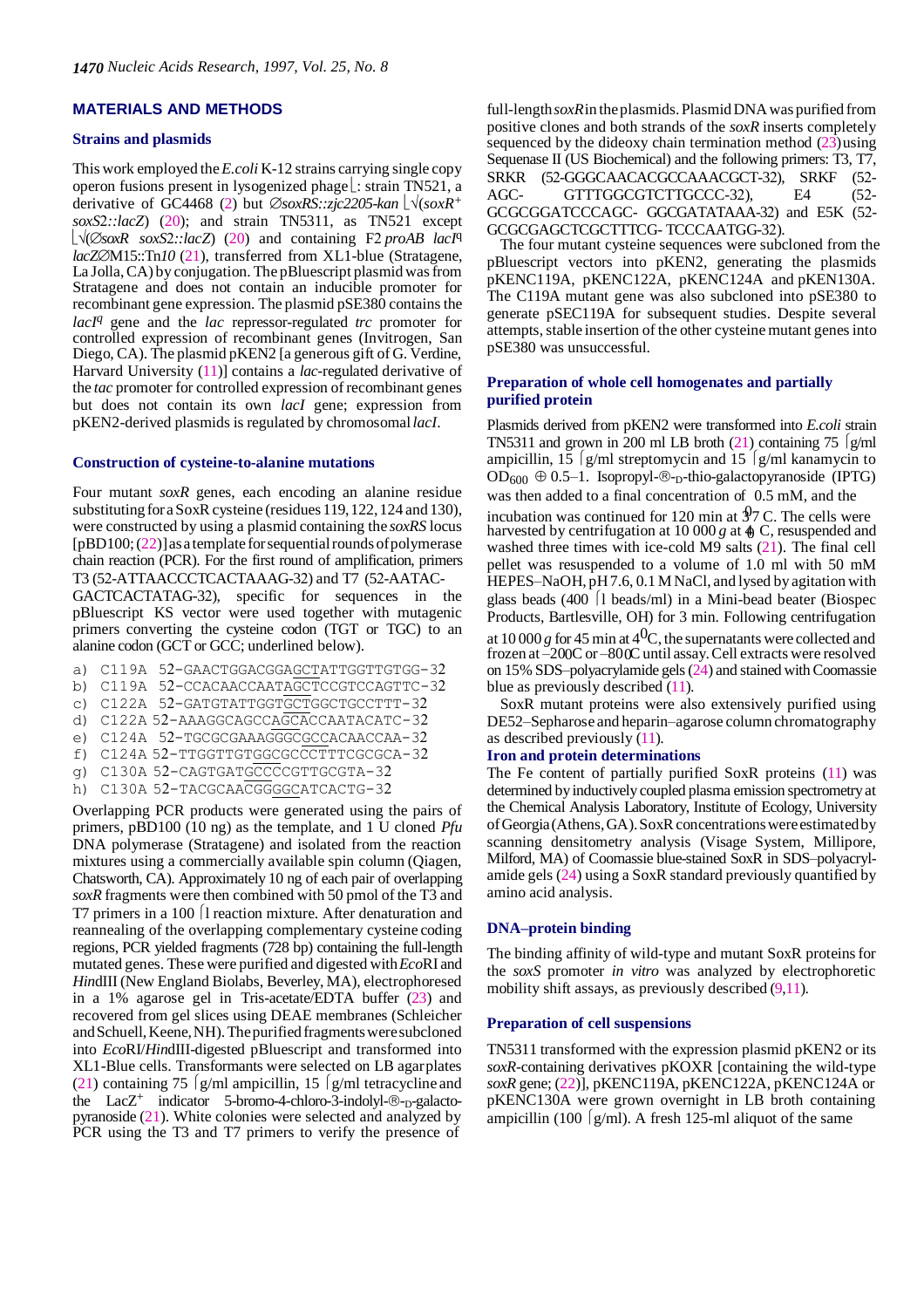#### **Cysteine substitution mutations in SoxR**



**Figure 1.** Location of [2Fe-2S] cluster and cysteine replacementsin SoxR protein.

medium was in oculated with 1.25 ml of overnight culture and incubated at 37 C with shaking at 250 r.p.m. for 110 min. IPTG was added to a f inal concentration of 0.5 mM, and the incubation continued at 370C with shaking for an additional 120 min. The cells were harvested by centrifugation and resuspended in 0.5ml of50mMHEPES–NaOH,pH7.6,0.1MNaCl.Freshlydissolved dithionite, 0.1 M dithionite in 1 M HEPES–NaOH pH 7.6,was then added to the cell paste to a final concentration of 1 mM. Aliquots (300–400  $\int$ l cell paste) were immediately placed inside 4 m m EPR sample tubes, frozen in liquid nitrogen and kept at  $-800C$  until analysis. The total SoxR concentration in the cells was determined by Western blot analysis of samples lysed directly in sample buffer  $(24)$ , using previously quantified SoxR as a standard.

#### **Immunological methods**

Wild-type *E.coli* SoxR protein was purified to near homogeneity as described previously  $(11)$ . The purified protein was emulsified in complete Freund's adjuvant and injected subcutaneously into two New Zealand black rabbits. Starting three weeks after the primary injection, the rabbits received booster injections every 2 weeks with similar SoxR preparations in incomplete Freund's adjuvant.Polyclonalantiserawereextractedperiodicallystarting 4 weeks after the first injection, and SoxR-specific antibodies were enriched by affinity chromatography using SoxR-columns generated by coupling purified SoxR protein to HiTrap NHSactivated columns (Pharmacia) according to the conditions recommended by the supplier. Polyclonal serum was applied to the columns and SoxR-specific antibodies eluted following standard procedures (25).

For immunoblotting, samples of cell suspensions or purified SoxR were electrophoresed in SDS–polyacrylamide gels, and transferred to nitrocellulose membranes (Schleicher and Schuell, Keene, NH) with a TE series Transphor electrophoresis unit (Hoefer Scientific, San Francisco, CA). The filters were probed with the affinity-purified antisera and bound antibody was detected with alkaline phosphatase-conjugated anti-rabbit IgG antibodies (Promega, Madison, WI).

#### **EPR spectroscopy**

X-band EPR spectra were recorded at 20 K on a Bruker model ESP300 spectrometer maintained at constant temperature, with an Oxford Instruments model ESR910 continuous flow cryostat as described previously (14,15). The amount of reduced SoxR was determined by comparison in the same experiment to standardized Fe-SoxR samples after reduction with dithionite

(13,14). The high EPR background noise of the cell paste was greatly reduced byelectronicallysubtracting fromthe spectra for SoxR-containing samples the spectrum of TN5311-pKEN2 cells, which do not express SoxR.

#### *In vitro* **transcription**

The activity of wild-type and mutant SoxR proteins was determined by *in vitro* transcription of the *soxS* gene by commercial *E.coli* RNA polymerase accompanied by the indicated amounts of SoxR, as described previously (13,14).

#### **-Galactosidase assays**

The ability of the mutant proteins to stimulate *soxS* transcription *in vivo* was assessed using TN521 and TN5311. TN5311 cells were transformed either with the pBluescript-based plasmids for low-level SoxR expression, or with the pKEN2-based plasmids for high-level expression. TN521 cells were also transformed with the pSEC119A plasmid. Overnight cultures of the indicated strains were diluted 1:100 (or in some experiments 1:1000) into fresh LB broth containing 50  $|g/m$ l ampicillin and treated as follows. For TN5311 containing pBluescript-based plasmids, PQ was added to a final concentration of  $100 \mid M$  to one aliquot at

 $OD_{600} \oplus 0.4$ , and incubation at 37  $\Theta$  continued 60 min. For TN5311 containing pKEN2-based plasmids, when the cell density approached  $OD_{600} \oplus 0.1$ , IPTG was added to a final concentration of 0.5 mM and after 60 min PQ was added as above. For TN521 containing pSE380 or pSEC119A, IPTG was added (to 0.5 mM) at  $OD_{600} \oplus 0.05$ . Aliquots of the cultures were removed at 0, 30 or 60 min following IPTG addition, PQ added (final concentration  $250 \text{ } (M)$  and the incubation continued 30 min before harvesting for the assay. ®-Galactosidase activity was assayed in SDS/CHCl<sub>3</sub>-treated cells as described by Miller (21).

#### **RESULTS**

Both strands of the four *soxR* Cys<sup>[[A]</sup>Ala mutant genes were sequenced to verify the presence of the mutant codons. Each of the four mutant alleles contained the desired mutations (TGT $\Box$ GCT or TGC $\Box$ GCC) (Fig. 1) that reprogrammed the cysteine codon toan alanine codon. The full-length sequences of the four mutant constructs showed that no additionalmutations were introduced by the site-specific procedure.

#### *In vitro* properties of SoxR Cys□Ala mutant proteins

SoxR proteins for *in vitro* characterization were overexpressed in TN5311 cells (*soxRS*) transformed with pKEN2-derived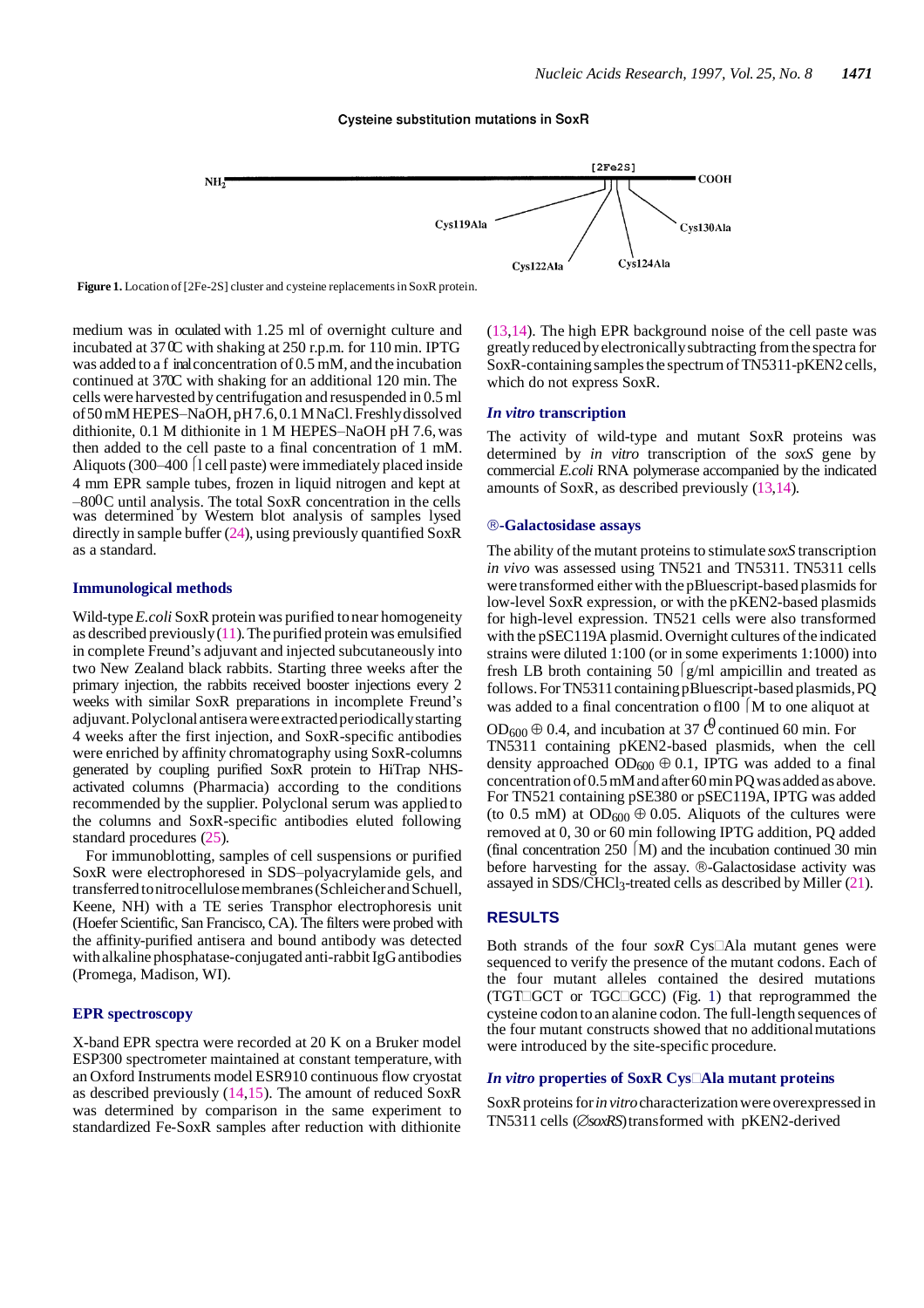

**Figure 2.** (**A**) Coomassie blue-stained SDS–polyacrylamide gel of protein extracts from TN5311 cells overexpressing wild-type and mutant SoxR proteins. SoxR, 1 or 0.5  $\int$ g purified wild-type SoxR protein. Cell extracts (15 $\int$ g): WT, pKOXR plasmid; –, pKEN2 plasmid; C1, pKENC119A plasmid; C2, pKENC122Aplasmid;C3, pKENC124Aplasmid;C4, pKENC130Aplasmid. , the electrophoretic position of purified SoxR. (**B**) Binding activity for *soxS*  promoter DNA SoxR-containing cell extracts. Lane 1, DNA alone; lane 2, vector control (5  $\lceil g \rceil$ ; lanes 3 and 4, wild-type SoxR extract (WT); lanes 5 and 6, SoxR-C119A extract (C1); lanes 7 and 8, SoxR-C122A extract (C2); lane 9 or 10,SoxR-C124Aextract(C3);lanes11and 12,SoxR-C130Aextract(C4); odd numbered lanes correspond to  $0.5 \mid g$  extract protein, even numbered lanes to 5 [g. C, SoxR-DNA complex; D, free DNA.

vectors encoding either wild-type SoxR (pKOXR) or the respective mutant proteins encoded by pKENC119A, pKENC122A, pKENC124A and pKENC130A. SDS–PAGE analysis of cell extracts demonstrated the presence of similar amounts of the wild-type and the four cysteine mutant proteins, each with  $M_r$  = 17 000 (identical to that of wild-type SoxR; Fig. 2A).

We sought to determine whether elimination of the cysteine residues might impair the ability of the mutant proteins to bind *soxS* promoter DNA *in vitro* in electrophoretic mobility shift assays(EMSA) (11). Cell-free extracts containing wild-type and mutant SoxR proteins displayed similar levels of *soxS* binding activity *in vitro* thatincreased with the amount of extract protein added (Fig. 2B). The mutant and wild-type proteins therefore bind the *soxS* target with similar affinities, since the proteins were present at similar levels in the extracts (Fig.2A).

Since the  $Cys\Box Ala$  mutant SoxR proteins retained DNA binding activity, all four proteins were extensively purified (to  $\geq$ 90% homogeneity), in parallel with wild-type SoxR and in similar yield (data not shown). The purified mutant proteins each lacked the visible absorbance characteristic of oxidized Fe-SoxR and had no significant Fe detectable by inductively coupled plasma emission spectrometry (<0.1 atom Fe per SoxR monomer; data not shown). It seemed possible that the Cys<sup>[[A]</sup>a mutant proteins might contain iron *in vivo*, but lose the metal during purification. Analysis by EPR spectroscopy of intact cells overexpressing the various proteins showed that all the Cys $\Box$ Ala

mutants lacked the near-axial resonance spectrum characteristic of reduced wild-type Fe-SoxR (12–15), while such a spectrum was easily seen in cells overexpressing the wild-type protein (Fig.3). For the wild-type protein overexpressed*in vivo* in the absence of PQ treatment, 36% was detected as the reduced Fe-SoxR form, consistent with other experiments performed in a similar manner (18).

From the foregoing results, there was no indication that the mutant proteins contained [2Fe-2S] centers*in vivo*, although the unlikely possibility remains that such centers are present but remain in an EPR-silent (oxidized?) state*. In vitro* transcription assays  $(14)$  showed that the Cys $\Box$ Ala mutant proteins were devoid of transcriptional activity for the *soxS* gene, and behaved similarly to apo-SoxR (Fig. 4). As found for the crude extracts (Fig. 2B), binding activity of the purified mutant proteins forthe *soxS*promoterwasindistinguishable fromthatofwild-typeSoxR (data not shown). Thus, the Cys $\Box$ Ala mutant proteins neither have tightly bound [2Fe-2S] centers nor function as specific transcription factors for the *soxS* gene *in vitro.*

#### *In vivo* **properties of the CysAla mutant proteins**

In view of the lack of transcriptional activity of the mutated SoxR proteins *in vitro*, we wished to determine whether the Cys<sup>[[A]</sup>a mutant proteins retained ability to induce regulated expression of the *soxS* gene *in vivo*. For this purpose we used a  $\oslash$  *SsoxRS* strain harboring a single copy of the *soxS2::lacZ* fusion (TN5311), in which expression of  $\mathcal{D}$ -galactosidase activity encoded by the fusion depends on the *in vivo* activity of SoxR expressed in *trans* (20,26). The *in vivo* effectiveness of the mutant SoxR proteins was initially examined using constructs in the pBluescript vector, which lacks a strong inducible promoter and expresses wild-type SoxR at a level similar to cells containing a single *soxR*<sup>+</sup> allele in the genome (E.H. and B.D., unpublished data). All fourmutant proteins failed to increase  $\mathcal{R}$ -galactosidase activity above the basal level observed with the vector alone, even when the cells were grown in the presence of PQ, which strongly activated *soxS* expression in cells with wild-type SoxR (<14 $fold:$  Fig.  $5A$ ).

The results were somewhat different when intracellular SoxR concentrations were elevated (to  $<5\%$  of the total cell protein) using the high level expression vector  $p$ KEN2 (11,13) (see Fig. 2A for SoxR protein levels). Wild-type SoxR (expressed from this vector) yielded <19-fold *soxS* activation in response to PQ (Fig. 5B), giving an induced level of  $\mathcal{R}$ -galactosidase expression nearly twice that seen for cells bearing the wild-type pBluescript construct (Fig. 5A). Thus, the normal intracellular concentration of SoxR may be limiting for*soxS* activation in some situations. In contrast, cells overexpressing the mutant proteins from the pKEN2 vector exhibited elevated *soxS* expression that was not affected by PQ (Fig. 5B). For three of the mutant proteins (C119A, C122A and C124A) the level of *soxS::lacZ* expression was  $\leq$ 4-fold higher than the basal (uninduced) expression mediated by wild-type SoxR; for the C130A protein, basal expression was 2-fold higher (Fig. 5B). The CysAla mutant proteins have therefore lost responsiveness to the redox signal generated by PQ, but can exert a higher basal transcriptional activity than wild-type SoxR.

It seemed possible that expression of the mutant proteins might interfere with wild-type SoxR, either through the formation of heterodimers or by competition for binding the*soxS* promoter.At low levels of mutant SoxR expression (from the pBluescript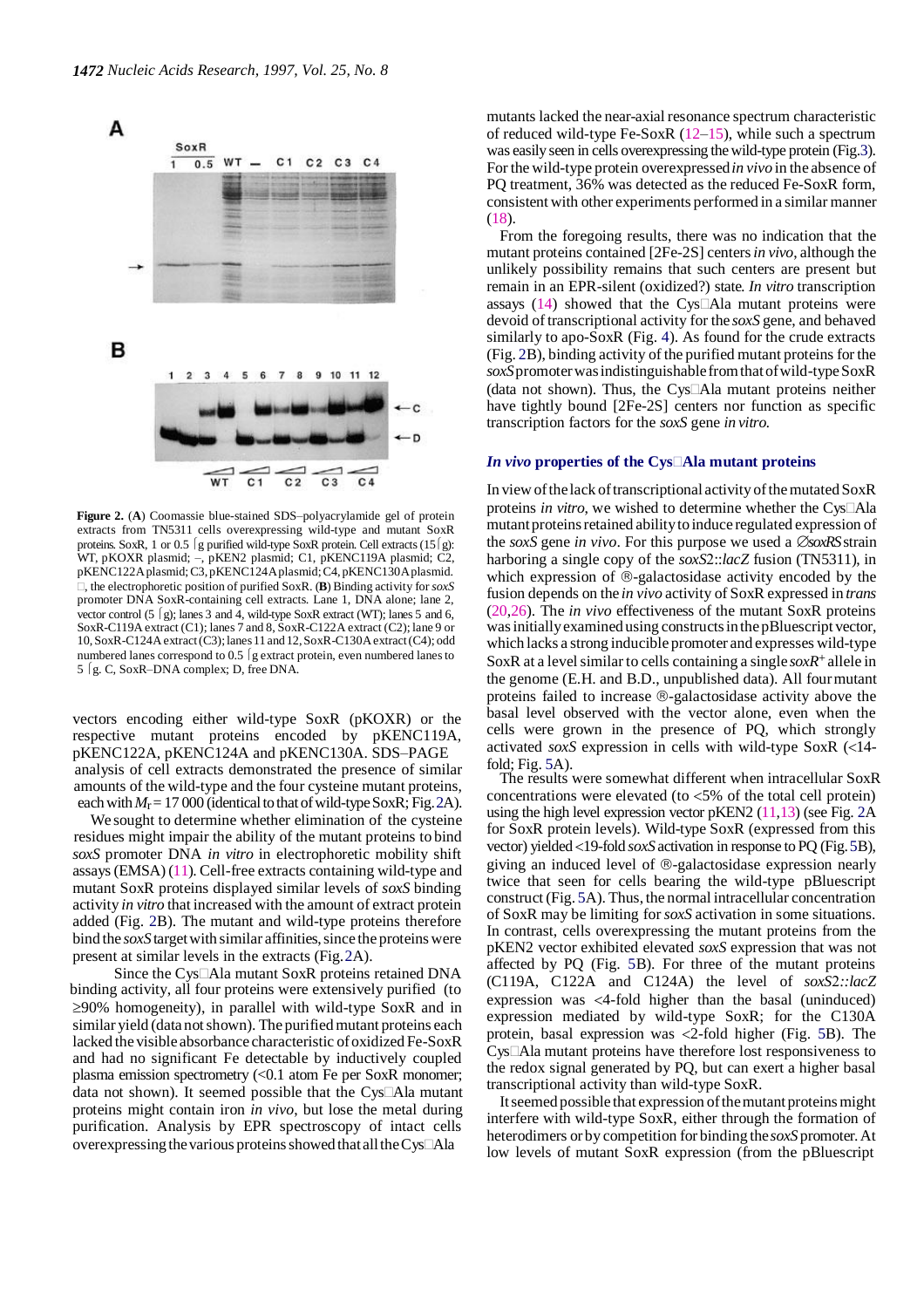

**Figure3.**EPRanalysisofSoxR*in vivo*. TheEPRspectraof cellsuspensionswere recorded asdescribed previously for purifiedFe-SoxR(13).The intracellular SoxR concentration [SoxR] was estimated by immunoblotting of whole cell extracts(see Materials and Methods). The content of reduced [2Fe-2S] SoxR in the cells was estimated from the amplitude of the EPR resonance at gy (15) normalized to a known preparation of purified SoxR.



**Figure 4.** SoxR-dependent *in vitro* transcription of *soxS.* Fe-SoxR (active), apo-SoxR (inactive) or Cys<sup>[[A]</sup>a mutant proteins (5 ng each) were incubated with 100 nM RNAP in *in vitro* transcription reactions containing a plasmid carrying both the SoxR-dependent *soxS* gene and the SoxR-independent *bla*  gene as indicated in Materials and Methods. The corresponding primer extension reactions(13,14) for the *soxS* and *bla* transcripts are indicated.

vectors), induction of *soxS* by wild-type SoxR in response to PQ was unaffected (data not shown).

An additional study was conducted to assess the effect of overexpressing one of the mutant proteins (C119A) on the inducibility of *soxS* in TN521 (*soxR*+) cells. Because this strain harbors only the *lacI*<sup>+</sup> allele, we used the vector pSE380 (bearing *lacIq* ; see Materials and Methods) to achieve tightly regulated SoxR expression inducible by IPTG. After 1000-fold dilution of overnight cultures into fresh medium and outgrowth for 60 min, IPTGwas added, followed at varioustimes bya 30min exposure to PQ (250 M) to measure activation of *soxS* transcription. The induction of *soxS::lacZ* by PQ was essentially the same for both the vector control (pSE380) and the strain overexpressing wild-type SoxR (from pSXR) throughout the course of the experiment (Fig. 6). In contrast, the expression of the C119A protein strongly interfered with *soxS* induction, even at the earliest time point (some leaky expression of SoxR is expected even in the absence of IPTG). PQ inducibility was completely eliminated after only a 30 min pre-induction of the mutant protein with IPTG (Fig. 6). As seen in Figure 5B, basal expression of

-galactosidase from *soxS::lacZ* was increased to 1000 U in cells overexpressing the C119A protein.

#### **DISCUSSION**

Our previous work established that the SoxR [2Fe-2S] centers are essential for the protein's transcriptional activity at*soxS in vitro*   $(11,13-15)$ . Here, we have extended the demonstration of this requirement to the activity of SoxR in vivo by engineering mutant genesthatdirectthesynthesisofSoxRderivativeswithindividual cysteine residues replaced by alanines. For at least the C119A derivative, high level synthesis interfered with the normal activity of SoxR during activation by PQ. Despite their inability to be activated by oxidative stress, overexpression of the  $C<sub>ys</sub>$   $\Box$ Ala SoxR proteins revealed an unexpectedly high level of basal transcriptional activity *in vivo* that was not detected *in vitro*.

Removal of the SoxR [2Fe-2S] clusters *in vitro* by aerobic exposure of the protein to 2-mercaptoethanol  $(11,13)$  or the biological thiol glutathione (15) eliminates the transcriptional activity at *soxS* without any apparent effect on SoxR protein stability, oligomeric state or binding affinity for the *soxS*  promoter. Elimination of detectable metal binding by  $Cys\Box Ala$ replacements effectively blocked SoxR activation in response to PQ and did not significantly affect protein expression *in vivo* or *soxS* binding *in vitro*. These observations provide new evidence for post-translational activation of SoxR, and show that this activation *in vivo* depends critically on the integrity of the [2Fe-2S] centers. The results also support the conclusion from EPR spectroscopy that all four SoxR cysteine residues are involved in anchoring the metal center. Efforts to assemble [2Fe-2S] centers into the Cys119Ala protein *in vitro* were unsuccessful (14).

Re-insertion *in vitro* of [2Fe-2S] centers into wild-type apo-SoxR restored full transcriptional activity (14). However, the properties of the Cys $\Box$ Ala mutant proteins alone do not resolve whether the critical step for SoxR activation *in vivo* is synthesis of the [2Fe-2S] centers or a subsequent redox reaction. We have previously suggested  $(13,14)$  that these two steps might be linked if the stability of the metal centers is influenced by oxidation and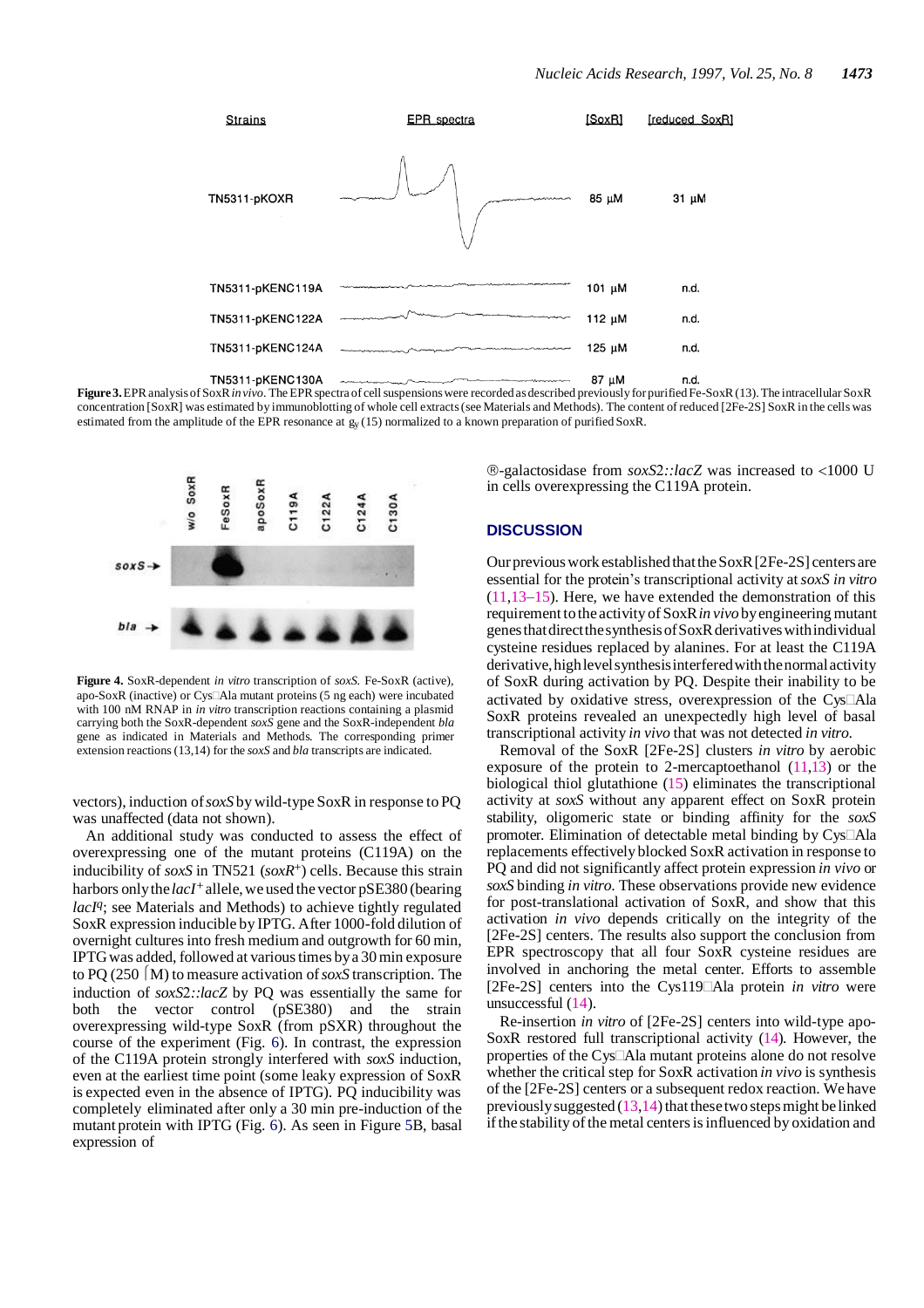

**Figure 5.** Expression of *soxS*::*lacZ* as a function of mutant SoxR expression in strain TN5311 *(* $\&$ *oxR*). (A) Low level expression via uninduced pBluescript vectors or **(B)** high level expression via induced pKEN2 vectors.  $+$ , incubation with PQ;  $-$ , non-exposed cells.  $\circledR$ -galactosidase activity is expressed asMiller units (21).

reduction. However, recent experiments  $(16,17)$  indicate that SoxR with reduced [2Fe-2S] centers is stable, but transcriptionally inactive *in vitro*. *In vivo* studies of the properties ofconstitutive forms of SoxR extend this model to living cells(18).

For wild-type SoxR, the quantity of reduced [2Fe-2S] centers detected in untreated cells corresponded to only 36% of the total SoxR protein (Fig. 3). The EPR-silent forms include both oxidized and apo-SoxR (12,13), with only the former active *in vitro* (11,16,17). The *in vivo* EPR analysis shown here and elsewhere (18) thus supports the conclusion that reduced Fe-SoxR is transcriptionally inactive in cells. Some oxidation evidently occurs during sample preparation by the method employed here: using a modified method (H.D. and B.D., manuscript in preparation), we have measured levels of reduced wild-type protein representing  $\geq$ 95% of the total SoxR.

Two additional features of the SoxR Cys<sup>[[A]</sup>Ala mutants merit mention. First, during activation by PQ, none of the substituted forms, when expressed at approximately wild-type levels, competed detectably with wild-type SoxR expressed from a single-copy gene; such interference was observed only upon high level expression of the C119A derivative. In view of their evidently normal stability and DNA binding affinity, the relative



**Figure 6.** Interference of SoxR-C119A protein with wild-type SoxR *in vivo*. The bottom lines indicate the plasmid present (pSE380, control; pSXR, wild-type SoxR; pSEC119, SoxR-C119A) in strain TN521 (*soxR+soxS::lacZ*), the time of IPTG treatment to induce recombinant SoxR, and exposure to PQ (+). -Galactosidase activity is shown in units (21). All values represent the mean of three independent samples, except pSEC119/0 min/no PQ, for which only two samples were available.

ineffectiveness of the mutant proteins in blocking *soxS* activation by wild-type SoxR is striking. In principle, the mutant proteins could interfere with wild-type SoxR in two ways: by the formation of mixed dimers with a wild-type subunit, or by competition for binding the *soxS* promoter. It would thus be of interest to determine whether the mixed dimers retain partial or complete function. Regarding the second possible mode of interference, wild-type SoxR and the Cys $\Box$ Ala mutant proteins bound the*soxS*promoter equallywell*invitro*(Fig.2B). However, RNAP binds the *soxS* promoter cooperatively with activated SoxR $(11)$ , an effect that could disfavor competition by low levels of the Cys□Ala mutant proteins.

The second unexpected feature of the Cys $\Box$ Ala mutant forms ofSoxRwastherelativelyhighbasal*soxS*transcription theyexert upon overexpression *in vivo*, which contrasts with the essentially undetectable activity oftheseproteins*invitro.*Itremainspossible that the Cys $\Box$ Ala mutant proteins cause transcriptional activation higher than that of apo-SoxR, but at a level still undetectable in our *in vitro* assay. Alternatively, the *in vivo* activity of the mutant proteins in the absence of a redox signal could suggest the existence of additional controls on *soxS* activation that are overcome by high concentrations of the Cys<sup>I</sup>Ala derivatives but not nonactivated wild-type SoxR. The known negative autoregulation by SoxS (27) is evidently not responsible for this effect, which we observed in SoxS deficient cells. Previous genetic studies (2,3) identified regulatory mutations only in *soxR* and *soxS* (9,10), but a smaller effect on *soxS* expression caused by other mutations might have been missed. One possible negative regulator is Rob protein, which is abundant  $\left[ < 5000 \text{ molecules/cell}$ ; (28)] and has DNA binding specificity that overlaps that of SoxS (29–31). MarA protein also exhibits overlapping specificity with SoxS (32), but its expression is kept low through repression by the MarR protein  $(33)$ .

#### **ACKNOWLEDGEMENTS**

We are grateful to our colleagues in the laboratory for advice and discussions, and to Professor J. Stubbe and the MITChemistry